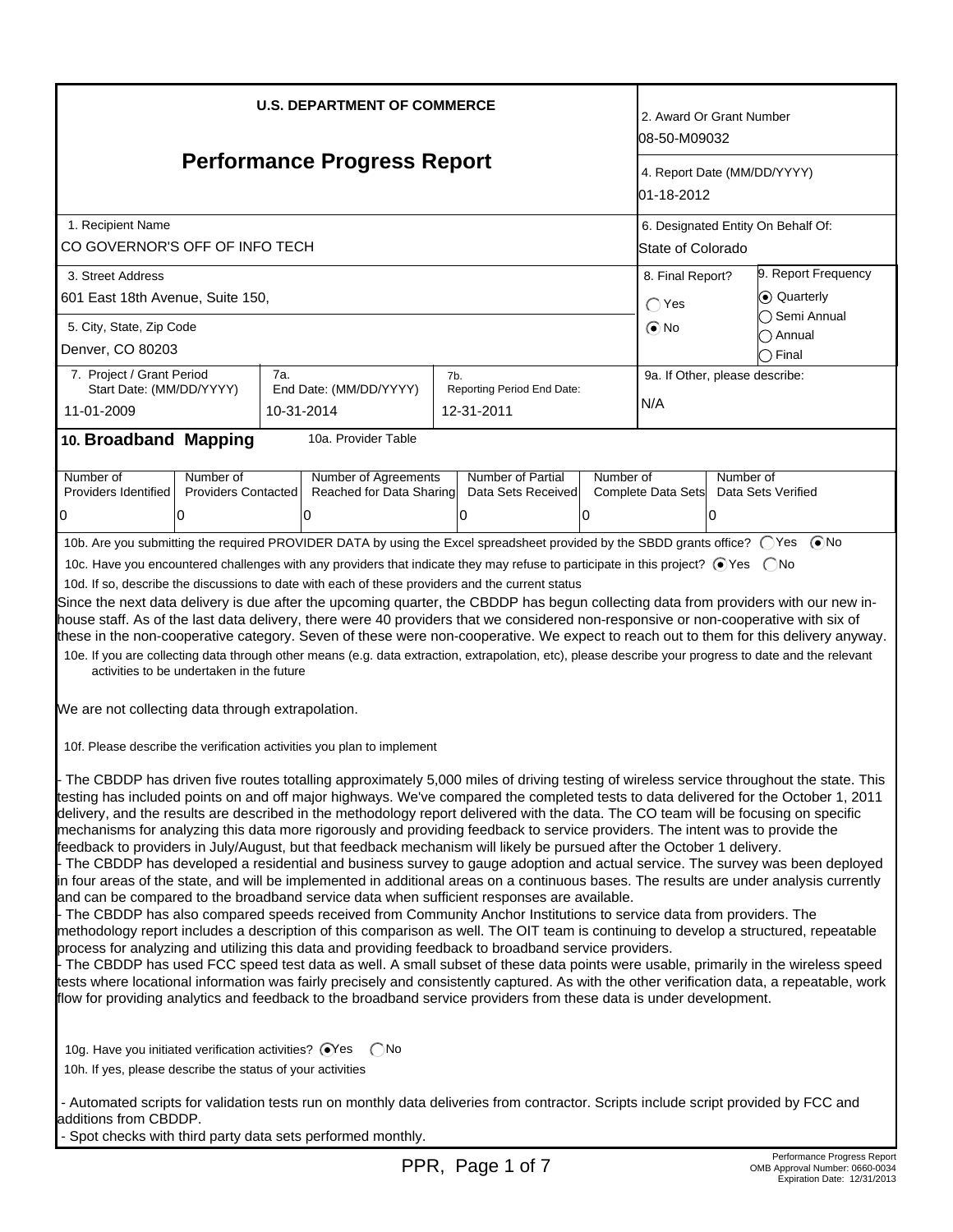- Comparison of spatial extent and number of spatial features of processed data and of raw data received from service providers. - Details of verification method provided with October 1 data delivery and included in the Q3 Quarterly Performance Report.

10i. If verification activities have not been initiated please provide a projected time line for beginning and completing such activities

N/A

# **Staffing**

10j. How many jobs have been created or retained as a result of this project?

In Q4, 2011, 5.48 FTE were created: 4.50 in the Colorado Broadband Data & Development Program, 0.57 in our Prime Contractor and Application Development (Leading Practices) Contractor = 0.41

10k. Is the project currently fully staffed?  $\bigcirc$  Yes  $\bigcirc$  No

10l. If no, please explain how any lack of staffing may impact the project's time line and when the project will be fully staffed

OIT has hired several GIS analysts for the broadband data preparation and mapping. The Distance Learning Project Manager will be on boarding a part time FTE this quarter. The Distance Learning part time FTE is responsible for supporting the installation of the end point video equipment for the Distance Learning program. As a result of unsuccessful recruitment attempts for an application developer, the web development will occur in grant year 3 using a contractor, but this also will not significantly impact to overall project goals. OIT has selected the Address Coordinator position and two GIS analyst staff. Although these hires are slightly behind the planned schedule for them, we are confident that the milestones reliant on these positions will be met.

10m. When fully staffed, how many full-time equivalent (FTE) jobs do you expect to create or retain as a result of this project?

- Grant year 3 (11/2011 - 11/2012): 10 FTE (0.5 PM, Data Mgr, Comm Mgr, 1.5 Dist. Learning, 4 GIS Analysts, 1 data.gov Developer. 1 Address Coordinator)

- Grant year 4 (11/2012 - 11/2013): 9.0 FTE (0.5 PM, Data Mgr, Comm. Mgr, 1.5 Dist Learning, 4 GIS Analysts, 1 Address Coordinator)

- Grant year 5 (11/2013 - 11/2014): 8.0 FTE (0.5 PM, Data Mgr, Comm. Mgr., 1.5 Dist Learning, 4 GIS Analysts) 10n. Staffing Table

|                                     | FTE %                  | Date of Hire                                                                                                                |            |            |            |         |               |            |
|-------------------------------------|------------------------|-----------------------------------------------------------------------------------------------------------------------------|------------|------------|------------|---------|---------------|------------|
| Data Manager                        |                        |                                                                                                                             |            |            |            |         |               | 02/22/2010 |
| Communication Manager               | 100                    | 03/08/2010                                                                                                                  |            |            |            |         |               |            |
| Distance Learning                   | 100                    | 05/02/2011                                                                                                                  |            |            |            |         |               |            |
| Outreach Coordinator                |                        | 31                                                                                                                          | 12/05/2011 |            |            |         |               |            |
| Project Manager                     |                        |                                                                                                                             |            |            |            |         | 41            | 05/31/2011 |
| <b>GIS Analyst</b>                  |                        |                                                                                                                             |            |            |            |         |               | 11/07/2011 |
| GIS Analyst                         |                        |                                                                                                                             |            |            |            |         |               | 12/12/2011 |
| <b>Prime Contractor</b>             |                        |                                                                                                                             |            |            |            |         |               | 3/26/2010  |
| Leading Practices Contractor        |                        |                                                                                                                             |            |            |            |         | 41            | 08/08/2011 |
| <b>Add Row</b><br><b>Remove Row</b> |                        |                                                                                                                             |            |            |            |         |               |            |
| <b>Sub Contracts</b>                |                        |                                                                                                                             |            |            |            |         |               |            |
| 10o. Subcontracts Table             |                        |                                                                                                                             |            |            |            |         |               |            |
| Name of Subcontractor               | Purpose of Subcontract | Contract<br><b>RFP</b> Issued<br><b>Start Date</b><br><b>End Date</b><br><b>Federal Funds</b><br>Executed<br>(Y/N)<br>(Y/N) |            |            |            |         | In-Kind Funds |            |
| Critigen                            | Data Collection        |                                                                                                                             | Υ          | 03/26/2010 | 10/31/2011 | 870,000 | $\mathbf 0$   |            |
|                                     |                        |                                                                                                                             |            |            |            |         |               |            |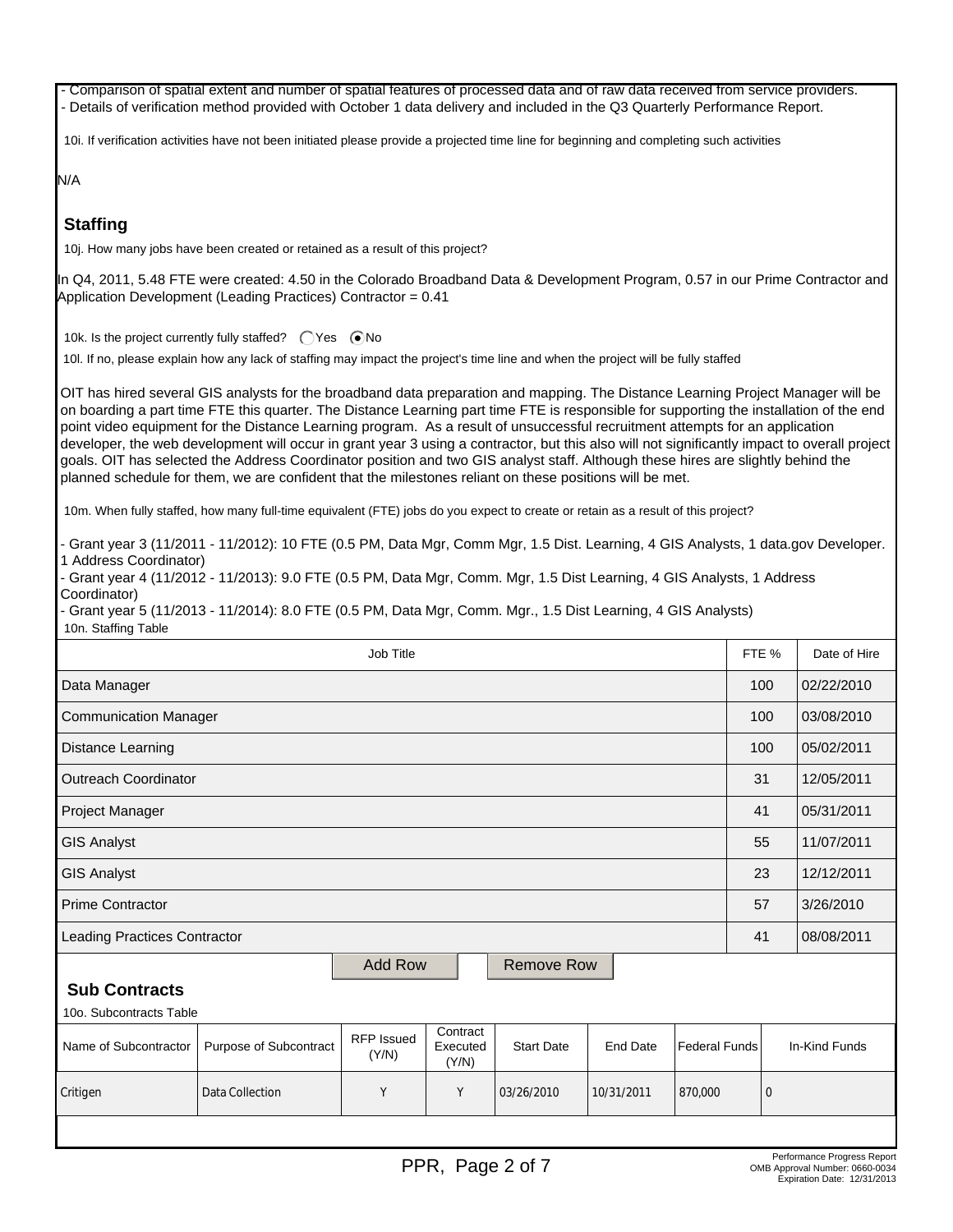| Unknown                       | Distance Learning -<br><b>Educator Training</b>                                    | N                   | N           | 01/02/2012             | 01/01/2013  |                              | 56,000                            | $\mathbf{0}$                   |  |
|-------------------------------|------------------------------------------------------------------------------------|---------------------|-------------|------------------------|-------------|------------------------------|-----------------------------------|--------------------------------|--|
| Unknown                       | Data.gov - Architecture<br>design                                                  | $\mathsf{N}$        | N           | 01/02/2012             |             | 01/01/2013                   | 80,000                            | $\mathbf{0}$                   |  |
| Patrick Engineering           | Web Development/Portal                                                             | Y                   | N           | 08/08/2011             |             | 01/01/2013                   | 60,860                            | $\mathbf 0$                    |  |
|                               |                                                                                    |                     |             |                        |             |                              |                                   |                                |  |
|                               |                                                                                    |                     |             |                        |             | <b>Add Row</b>               |                                   | <b>Remove Row</b>              |  |
| <b>Funding</b>                |                                                                                    |                     |             |                        |             |                              |                                   |                                |  |
|                               | 10p. How much Federal funding has been expended as of the end of the last quarter? |                     |             |                        | \$1,421,383 |                              | 10q. How much Remains?            | \$3,960,699                    |  |
|                               | 10r. How much matching funds have been expended as of the end of last quarter?     |                     |             |                        | \$532,278   |                              | 10s. How much Remains?            | \$813,284                      |  |
| 10t. Budget Worksheet         |                                                                                    |                     |             |                        |             |                              |                                   |                                |  |
| <b>Mapping Budget Element</b> | Federal<br><b>Funds</b><br>Granted                                                 | Proposed<br>In-Kind |             | Total<br><b>Budget</b> |             | Federal<br>Funds<br>Expended | <b>Matching Funds</b><br>Expended | <b>Total Funds</b><br>Expended |  |
| <b>Personal Salaries</b>      | \$2,311,181                                                                        | \$163,722           |             | \$2,474,903            |             | \$683,321                    | \$93,668                          | \$776,989                      |  |
| Personnel Fringe Benefits     | \$462,235                                                                          | \$32,745            |             | \$494,980              |             | \$113,886                    | \$18,733                          | \$132,619                      |  |
| Travel                        | \$109,990                                                                          | \$0                 |             | \$109,990              |             | \$11,544                     | \$0                               | \$11,544                       |  |
| Equipment                     | \$759,453                                                                          | \$290,000           |             | \$1,049,453            |             | \$112,081                    | \$0                               | \$112,081                      |  |
| Materials / Supplies          | \$38,970                                                                           | \$120,000           |             | \$158,970              |             | \$7,023                      | \$0                               | \$7,023                        |  |
| Subcontracts Total            | \$1,006,000                                                                        | \$0                 |             | \$1,006,000            |             | \$449,705                    | \$0                               | \$449,705                      |  |
| Subcontract #1                | \$870,000                                                                          | \$0                 |             | \$870,000              |             | \$449,705                    | \$0                               | \$449,705                      |  |
| Subcontract #2                | \$56,000                                                                           | \$0                 |             | \$56,000               |             | \$0                          | \$0                               | \$0                            |  |
| Subcontract #3                | \$80,000                                                                           | \$0                 |             | \$80,000               |             | \$0                          | \$0                               | \$0                            |  |
| Subcontract #4                | \$0                                                                                | \$0                 |             | \$0                    |             | \$0                          | \$0                               | \$0                            |  |
| Subcontract #5                | \$0                                                                                | \$0                 |             | \$0                    |             | \$0                          | \$0                               | \$0                            |  |
| Construction                  | \$0                                                                                | \$0                 | \$0         |                        | \$0         |                              | \$0                               | \$0                            |  |
| Other                         | \$632,758                                                                          | \$739,095           | \$1,371,853 |                        | \$43,823    |                              | \$419,877                         | \$463,700                      |  |
| <b>Total Direct Costs</b>     | \$5,320,587                                                                        | \$1,345,562         | \$6,666,149 |                        | \$1,421,383 |                              | \$532,278                         | \$1,953,661                    |  |
| <b>Total Indirect Costs</b>   | \$61,495                                                                           | \$0                 | \$61,495    |                        | \$0         |                              | \$0                               | \$0                            |  |
| <b>Total Costs</b>            | \$5,382,082                                                                        | \$1,345,562         |             | \$6,727,644            |             | \$1,421,383                  | \$532,278                         | \$1,953,661                    |  |
| % Of Total                    | 80                                                                                 | 20                  |             | 100                    |             | 73                           | 27                                | 100                            |  |

### **Hardware / Software**

10v. If yes, please list

10u. Has the project team purchased the software / hardware described in the application?  $\bigcirc$ Yes  $\bigcirc$ No

At 9/30/11, the following has been purchased:

- ESRI Desktop GIS Software \$43,637

- ESRI GIS server software \$18,000

- Server and Operating System Software \$29,714.63

- 5 Laptops and 4 Desktop PCs & Monitors (PM, Data Mgr, Comm. Mgr, QA Analyst) \$17,190.20

- SAN (5Tb)Storage for Mapping \$17,820.00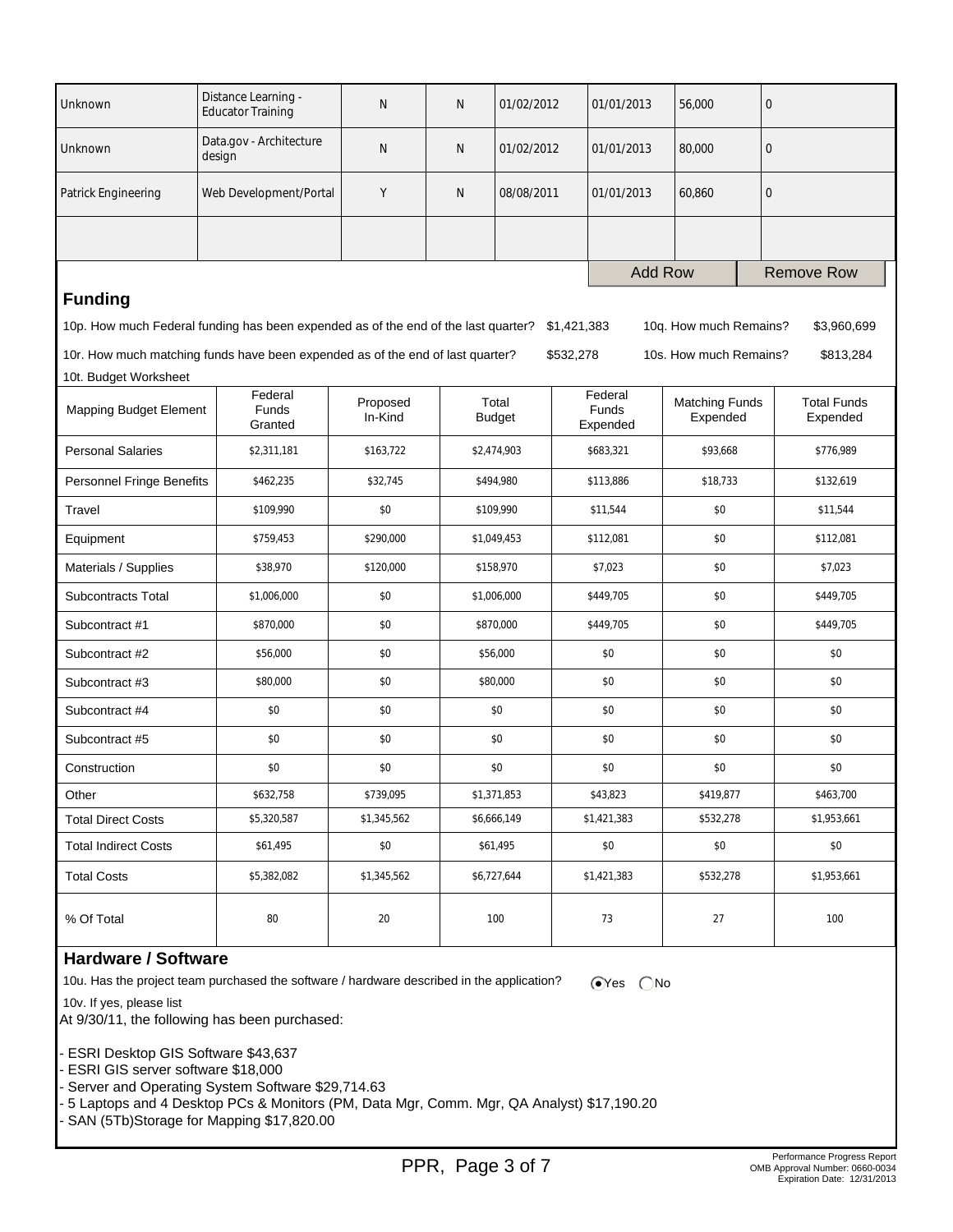10w. Please note any software / hardware that has yet to be purchased and explain why it has not been purchased

Remaining Server and Software \$11,500 (\$25,000-13,537 purchased=\$11,500)

- Development SW \$4,500

- data.gov IT Infrastructure Yrs 3-4 Server HW & SW \$52,000

- data.gov IT Infrastructure Yrs 3-4 ARCGIS SW \$45,000

- data.gov IT Infrastructure Yrs 3-4 ARCGIS Maint \$37,500

All of the above equipment is planned to be purchased in later years of the grant to support the leading practices, address data coordination and data.gov efforts. Consequently these expenditures are not late or behind the originally planned time frame.

- Distance Learning Pilot Equipment \$360,000

- Distance Learning Scheduling Software \$71,832

The Distance Learning project was delayed several months due to a hold on hiring during the Gubernatorial transition. So, while the equipment purchase is occurring later than planned in the grant proposal, this current plan is to purchase equpment during in spring, 2012.

10x. Has the project team purchased or used any data sets?  $\bigcirc$ Yes  $\bigcirc$ No

10y. If yes, please list

- Wire Center Boundaries - PBBI Pitney Bowes V2 \$2,500

- Central Office Locations - PBBI Pitney Bowes V2 \$2,500

- Comsearch, American Roamer Data V2 \$10,000

- Anchor Institution and Business Listing & Survey Data from InfoUSA \$17,000

10z. Are there any additional project milestones or information that has not been included?  $\bigcirc$  Yes  $\bigcirc$  No

10aa. If yes, please list

The Colorado Broadband Data and Development Program (CBDDP) completed hiring GIS staff to support data collection and development in house in lieu of contracting out. A GIS Address Coordinator to run the address data collection and integration project has also been hired. The CBDDP has begun training the new GIS staff by having them process data from the previous delivery and review data submitted by the broadband service providers and has begun outreach to the broadband service providers to inform them of the organizational change in the program. OIT has completed the implementation of a in-house public facing GIS server environment to support the state's public broadband map. This includes a development and production set of servers. The Colorado broadband map has been successfully migrated to these servers and the map application has been refined to improve the look and feel and include an Ookla based speed test (http://maps.co.gov/ColoradoBroadband). In the address project, an inventory of the address data available from local governments has been completed in preparation for contacting these governments for their data. The Distance Learning task force has developed technical specifications for video distance learning equipment for school receiving sites and has prioritized the pilot and other sites. They have begun deciding on the number of end points that can be supported with the distance learning scheduling software given the grant budget and have considered several strategies for supporting the software. A RFP for selecting the scheduling software is under development.

10bb. Please describe any challenge or obstacle that you have encountered and detail the mitigation strategies the project team is employing

- Staffing is still somewhat of on issue, however the CBDDP has made headway, with the appointment of a GIS Outreach Coordinator and on boarding of two GIS Analyst. The CBDDP will work hard to make up for lost time due to staffing delays. - OIT has selected a contract application developer, instead of hiring an employee. The contractor started work in October.

10cc. Please provide any other information that you think would be useful to NTIA as it assesses your Broadband Mapping Project

The CBDDP has completed its residential and business survey to evaluate barriers to broadband adoption. The survey report will be posted on the OIT Broadband page. Three of the local technology planning teams (LTPTs) are very active and are devising methods for improving and attracting broadband service in their regions. They have undertaken diverse organizational approaches based on the dynamics of each area and have successfully attracted or planned for additional middle mile capacity into their areas. New LTPTs are under way in five other areas of the state. The CBDDP has developed a lessons learned document for the LTPTs describing best practices for taking local ownership of planning for broadband futures. This has also been posted on the OIT Broadband page and submitted to the NTIA. CBDDP leads nation in gathering speed test data and community anchor institutions with over service information having been collected from over 3,000 CAIs. The state's broadband map data is being used to support economic development metrics for the Governor's economic development blueprint in Colorado.

#### **11. Broadband Planning**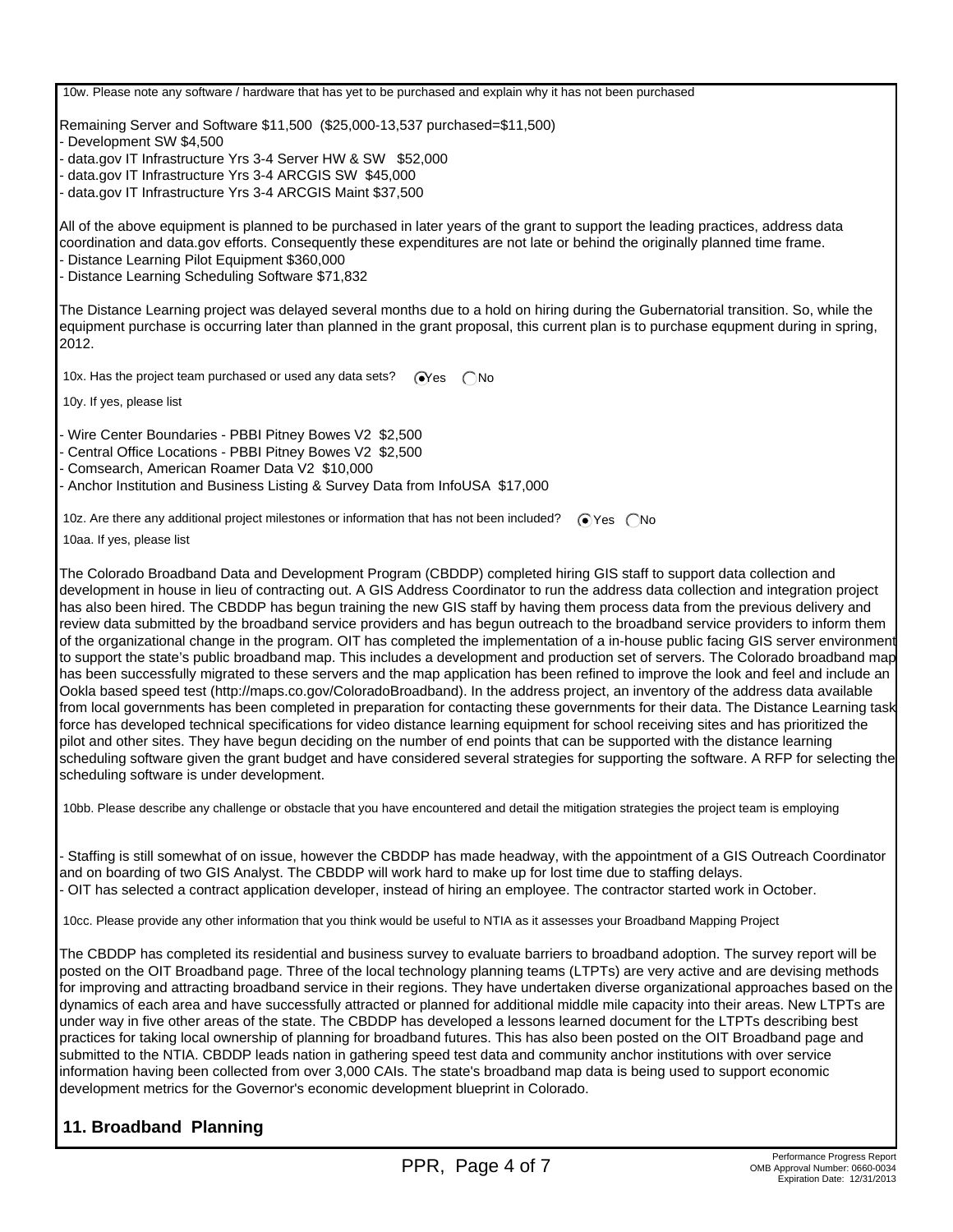11a. Please describe progress made against all goals, objectives, and milestones detailed in the approved Project Plan. Be sure to include a description of each major activity / milestone that you plan to complete and your current status

Please see separate file: Q4 Supplemental Answers

11b. Please describe any challenge or obstacle that you have encountered and detail the mitigation strategies the project team is employing

Please see separate file: Q4 Supplemental Answers

11c. Does the Project Team anticipate any changes to the project plan for Broadband Planning?  $\bigcirc$ Yes  $\bigcirc$ No

 11d. If yes, please describe these anticipated changes. Please note that NTIA will need to approve changes to the Project Plan before they can be implemented

N/A

#### **Funding**

| 11e. How much Federal funding has been expended as of the end of the last quarter? \$0 | 11f. How much Remains? | \$0 |
|----------------------------------------------------------------------------------------|------------------------|-----|
|                                                                                        |                        |     |

11g. How much matching funds have been expended as of the end of last quarter? \$0 11h. How much Remains? \$0

| 11i. Planning Worksheet     |             |             |             |     |     |             |
|-----------------------------|-------------|-------------|-------------|-----|-----|-------------|
| <b>Personal Salaries</b>    | \$0         | \$0         | \$0         | \$0 | \$0 | \$0         |
| Personnel Fringe Benefits   | \$0         | \$0         | \$0         | \$0 | \$0 | \$0         |
| Travel                      | \$0         | \$0         | \$0         | \$0 | \$0 | \$0         |
| Equipment                   | \$0         | \$0         | \$0         | \$0 | \$0 | \$0         |
| Materials / Supplies        | \$0         | \$0         | \$0         | \$0 | \$0 | \$0         |
| Subcontracts Total          | \$0         | \$0         | \$0         | \$0 | \$0 | \$0         |
| Subcontract #1              | \$0         | \$0         | \$0         | \$0 | \$0 | \$0         |
| Subcontract #2              | \$0         | \$0         | \$0         | \$0 | \$0 | \$0         |
| Subcontract #3              | \$0         | \$0         | \$0         | \$0 | \$0 | \$0         |
| Subcontract #4              | \$0         | \$0         | \$0         | \$0 | \$0 | \$0         |
| Subcontract #5              | \$0         | \$0         | \$0         | \$0 | \$0 | \$0         |
| Construction                | \$0         | \$0         | \$0         | \$0 | \$0 | \$0         |
| Other                       | \$0         | \$0         | \$0         | \$0 | \$0 | \$0         |
| <b>Total Direct Costs</b>   | \$0         | \$0         | \$0         | \$0 | \$0 | \$0         |
| <b>Total Indirect Costs</b> | \$0         | \$0         | \$0         | \$0 | \$0 | \$0         |
| <b>Total Costs</b>          | \$0         | \$0         | \$0         | \$0 | \$0 | \$0         |
| % Of Total                  | $\mathbf 0$ | $\mathbf 0$ | $\mathbf 0$ | 0   | 0   | $\mathbf 0$ |

## **Additional Planning Information**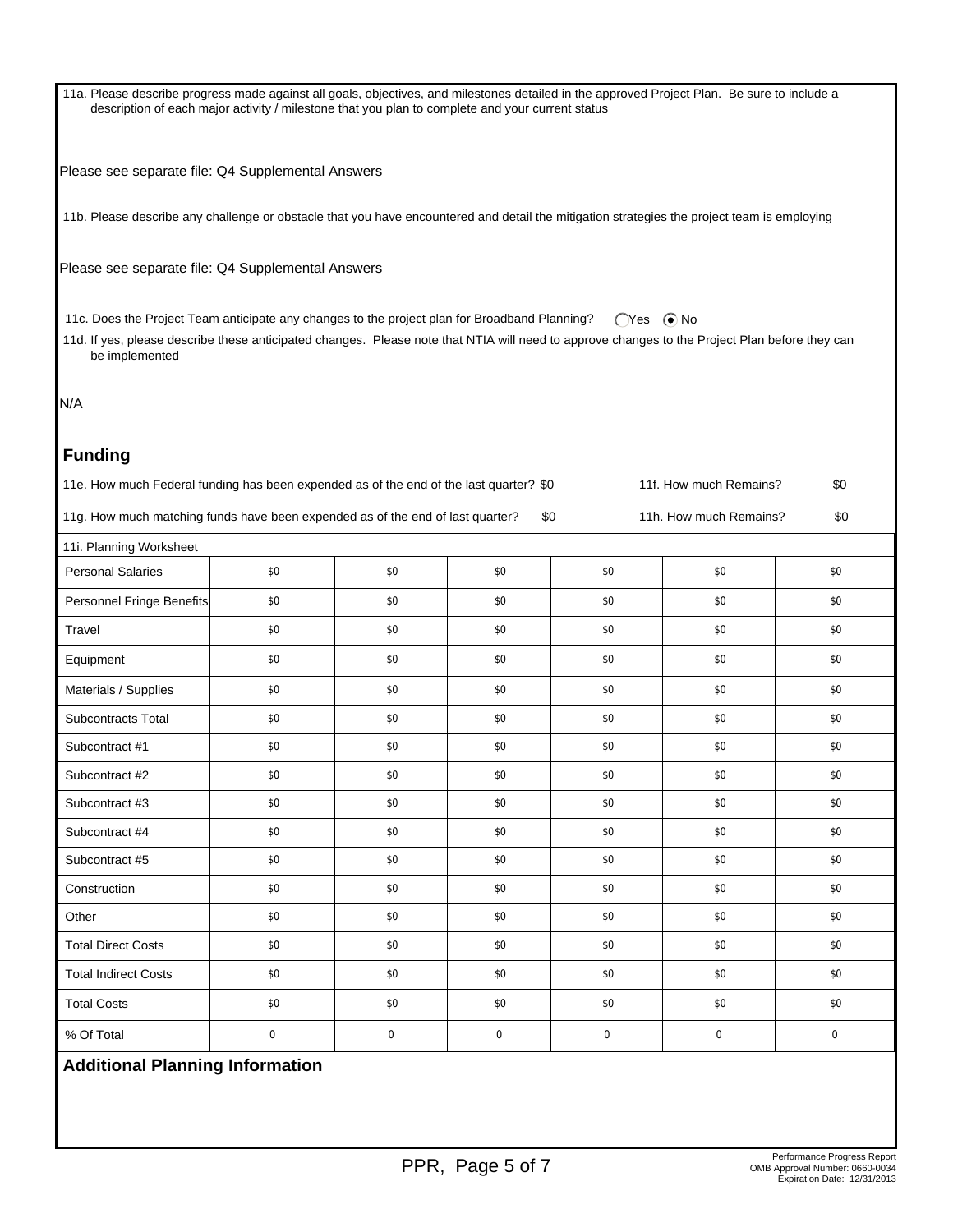11j. Are there any additional project milestones or information that has not been included?

Please see separate file: Q4 Supplemental Answers

11k. Please describe any challenge or obstacle that you have encountered and detail the mitigation strategies the Project Team is employing

N/A

11l. Please provide any other information that you think would be useful to NTIA as it assesses your Broadband Mapping Project

N/A